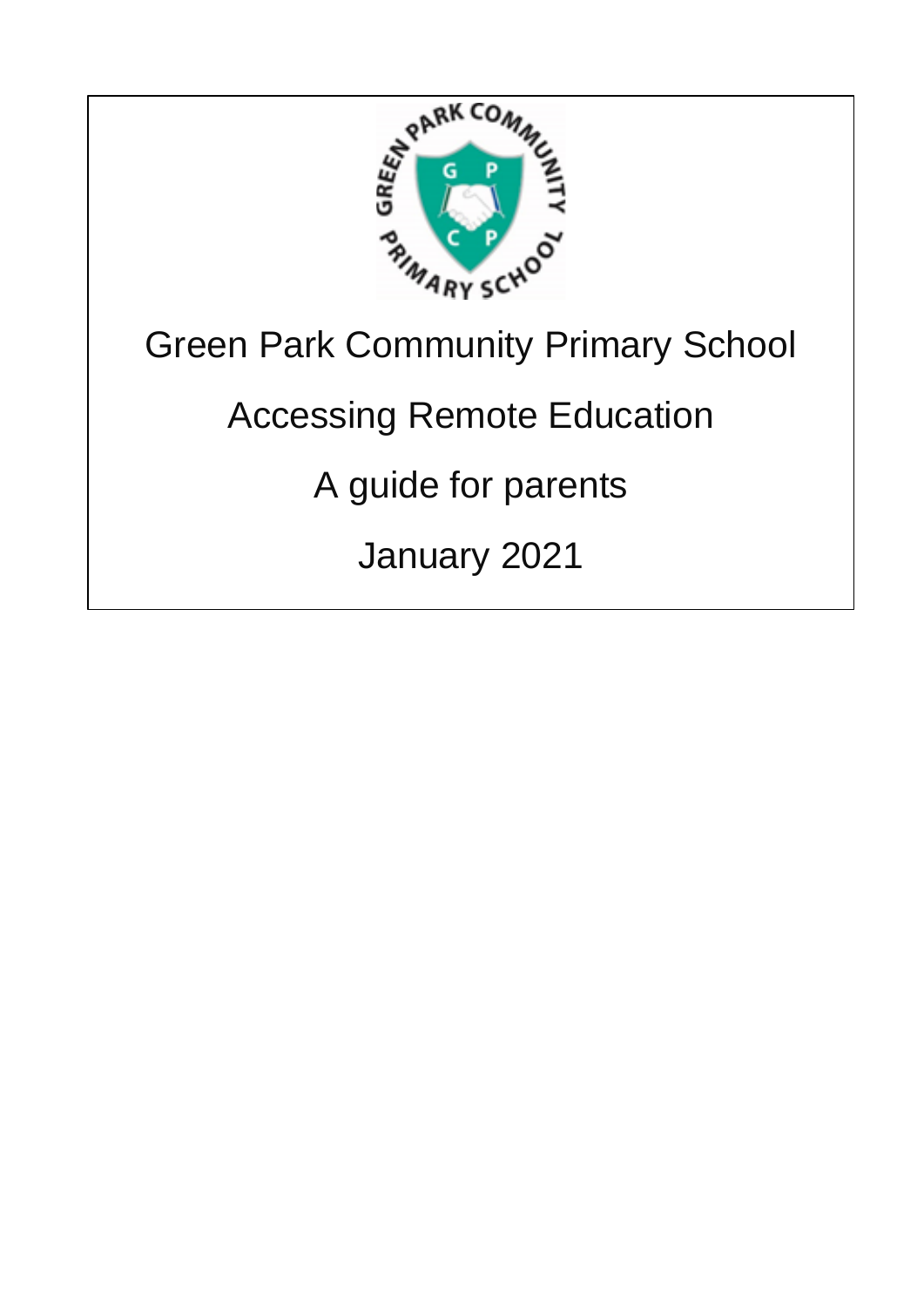## **Remote education provision: information for parents**

This information is intended to provide clarity and transparency to pupils and parents or carers about what to expect from remote education where national or local restrictions require entire cohorts (or bubbles) to remain at home.

For details of what to expect where individual pupils are self-isolating, please see the final section of this page.

### **The remote curriculum: what is taught to pupils at home**

A pupil's first day or two of being educated remotely might look different from our standard approach, while we take all necessary actions to prepare for a longer period of remote teaching.

#### **What should my child expect from immediate remote education in the first day or two of pupils being sent home?**

If possible, your child will be sent home with a learning pack. This will contain work for the entire period of isolation and will be set out as work for each day. A member of the teaching staff will contact you each day to arrange any support you may need.

#### **Following the first few days of remote education, will my child be taught broadly the same curriculum as they would if they were in school?**

• We teach the same curriculum remotely as we do in school wherever possible and appropriate. However, we have needed to make some adaptations in some subjects. For example, topic units of work will be selected that most suit the home environment and will be most interesting to the children in isolation.

## **Remote teaching and study time each day**

#### **How long can I expect work set by the school to take my child each day?**

We expect that remote education (including remote teaching and independent work) will take pupils broadly the following number of hours each day:

| Key Stage 1 | 3 hours |
|-------------|---------|
| Key Stage 2 | 4 hours |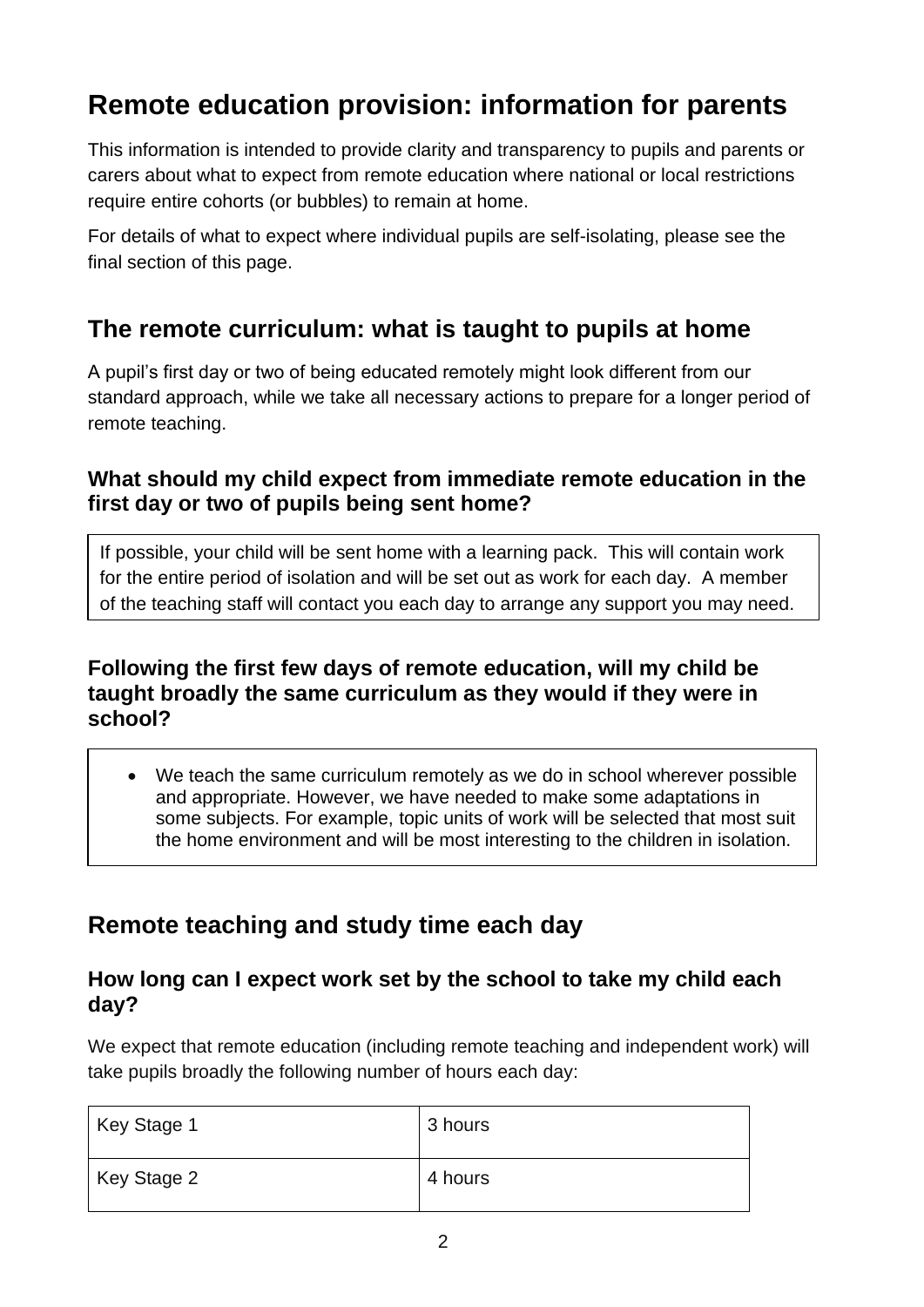These times are only a guide and sometimes pupils will want to do more. The times include time for children to plan and talk about the work, carry out the tasks and review. Direct teaching will support the time. Parents will need to be aware that children will find it difficult to focus on a task for more than 15 minutes (KS1) and 30 minutes (KS2). In school, children will discuss, plan in groups and share ideas before carrying out a task. This is all included in the total learning time prescribed.

## **Accessing remote education**

#### **How will my child access any online remote education you are providing?**

The support is provided in 4 ways, to accommodate the family's individual circumstances.

- 1. Learning packs contain everything needed for your child to carry out tasks with the minimum of support from you.
- 2. Teaching staff will set up daily Zoom sessions (one in the morning and one in the afternoon). The morning session will introduce the tasks and help to set your child up to work. Afternoon sessions will review the learning and deal with any problems your child has found.
- 3. Teachers record short videos explaining the tasks and demonstrating how the children should approach their learning. These are posted on our website and Facebook pages.
- 4. When needed, or if a child is not engaging with Zoom lessons, a member of the team will phone home daily to see if your child needs any help and to check on their well-being.

#### **If my child does not have digital or online access at home, how will you support them to access remote education?**

We recognise that some pupils may not have suitable online access at home. We take the following approaches to support those pupils to access remote education: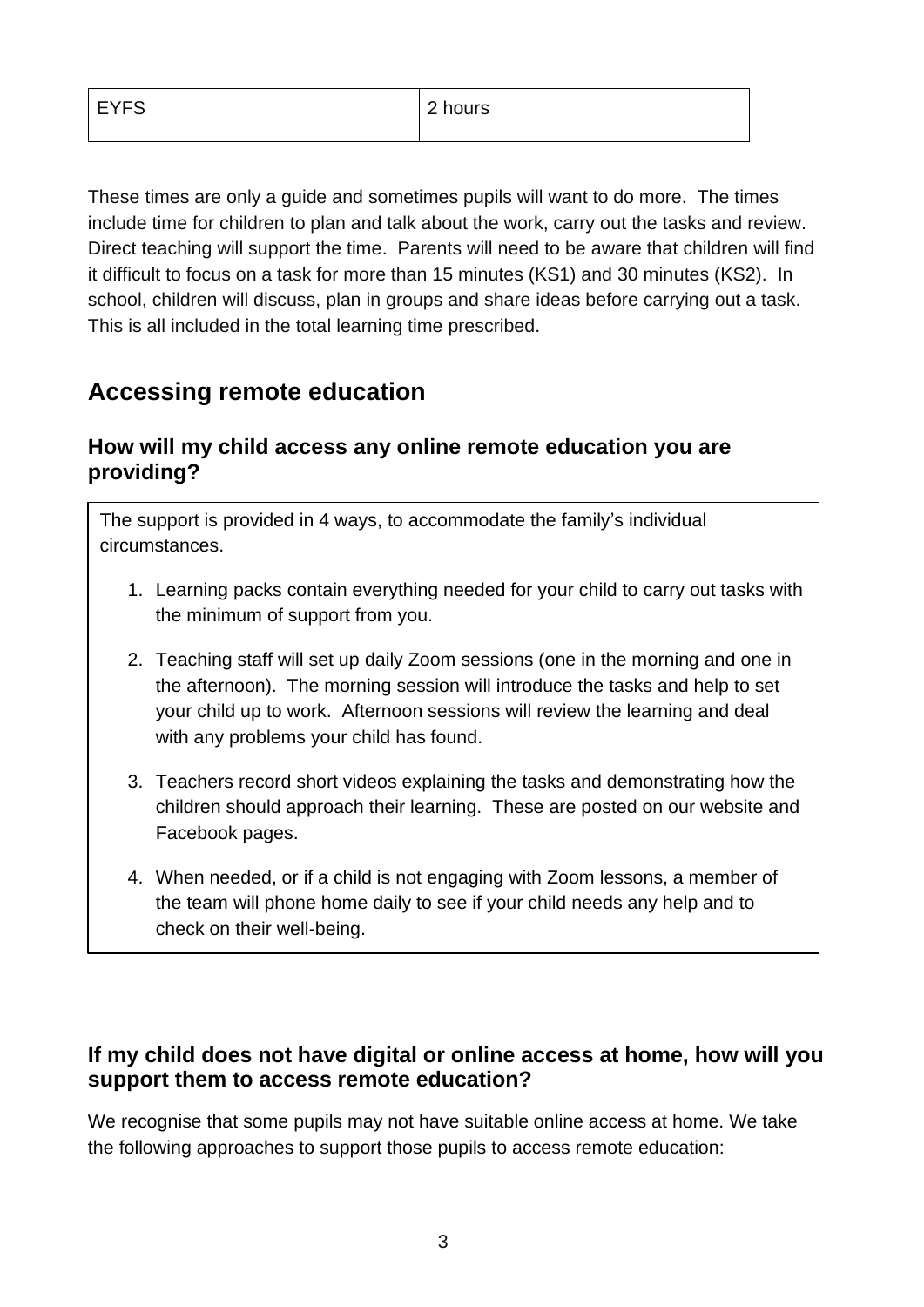- The school has a limited supply of tablet devices to loan to families. Please contact the school to ask for one.
- Families struggling to connect to the internet can apply to Mrs Newell at the school office, or via the form on Parentmail. We will apply for upgrades on mobile phone data or for a 4G router for you.
- All pupils are provided with a printed learning pack, work books and stationery to undertake the tasks.
- Packs are collected in every 2 weeks, so that teachers can assess the work completed.

#### **How will my child be taught remotely?**

We use a combination of the following approaches to teach pupils remotely:

- live teaching (online lessons) Zoom sessions morning and afternoon each day.
- recorded teaching (video recordings made by teachers)
- printed paper packs produced by teacher.
- Reading books are provided with the learning packs.

## **Engagement and feedback**

#### **What are your expectations for my child's engagement and the support that we as parents and carers should provide at home?**

- expectations for pupils' engagement with remote education- We recognize that it is not always easy to facilitate this at home, but we would encourage children to take part in the daily Zoom lessons.
- expectations of parental support, for example, setting routines to support your child's education- Parents will be supported to establish a regular daily routine, recognising the limitations they may face. Parents need to make sure their child is set up for their learning by providing a quiet place where they can work, ensuring they have the resources needed and setting time limits for the tasks.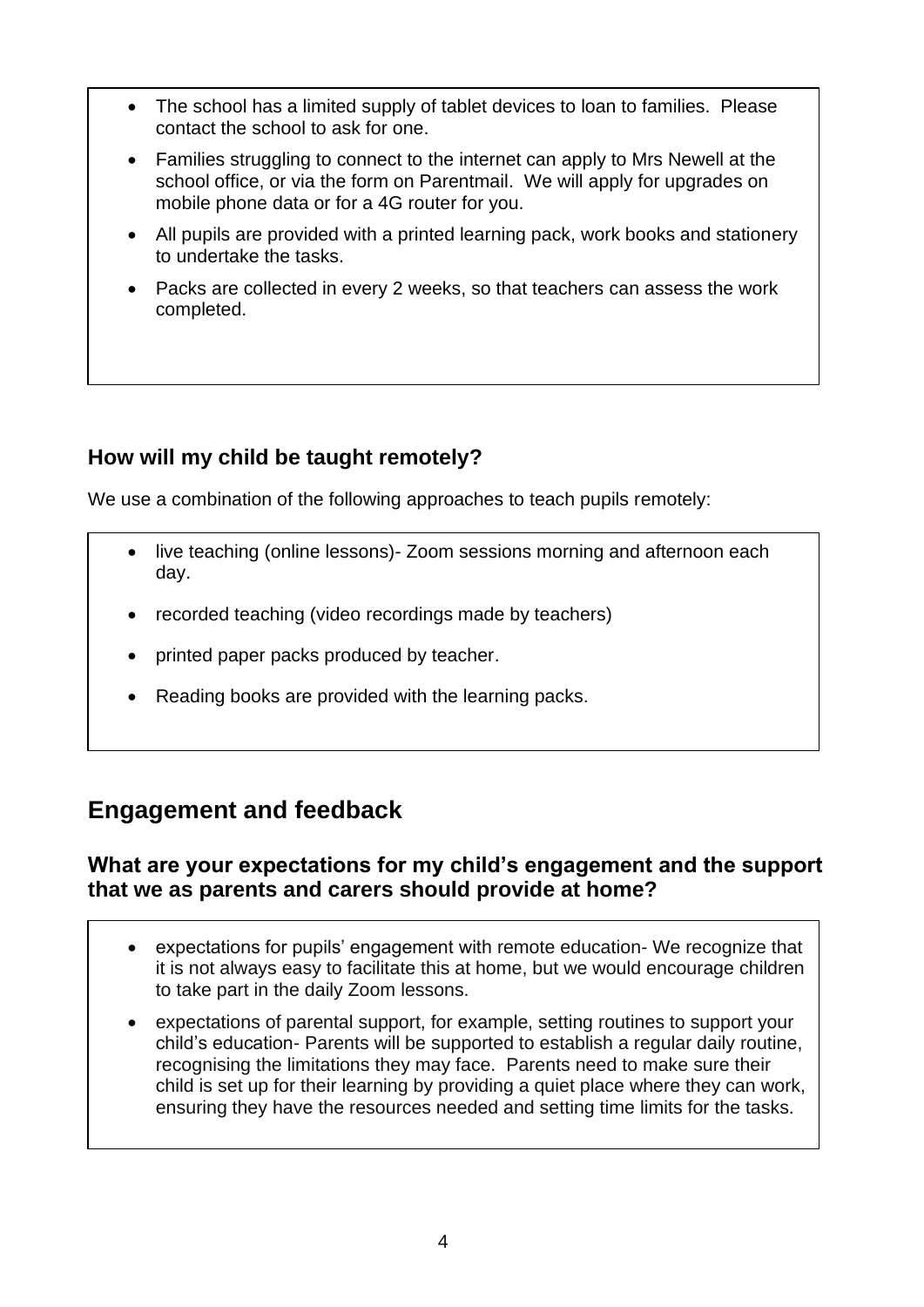#### **How will you check whether my child is engaging with their work and how will I be informed if there are concerns?**

In this section, please set out briefly:

- how, and how often, you will check pupils' engagement with remote education
	- o Zoom registers are taken daily. Where a child does not engage with the Zoom sessions, a member of the team will call to provide any support needed.
- what action you take where engagement is a concern, including how you will inform parents and carers.
	- o We will call any families we are concerned about.

#### **How will you assess my child's work and progress?**

Feedback can take many forms and may not always mean extensive written comments for individual children. For example, whole-class feedback or quizzes marked automatically via digital platforms are also valid and effective methods, amongst many others. Our approach to feeding back on pupil work is as follows:

In this section, please set out briefly:

- the methods you will use to assess and feed back on pupils' work
	- o Teachers will provide feedback and guidance during Zoom sessions.
	- o Work uploaded onto the Facebook pages will be seen by teachers and feedback will be provided.
	- o Packs are returned after each 2 week period and teachers will provide feedback by e-mail and in the workbooks.
- how often pupils will receive feedback on their work
	- o Daily on zoom/facebook
	- o 2-weekly through marking of packs.

### **Additional support for pupils with particular needs**

#### **How will you work with me to help my child who needs additional support from adults at home to access remote education?**

We recognise that some pupils, for example some pupils with special educational needs and disabilities (SEND), may not be able to access remote education without support